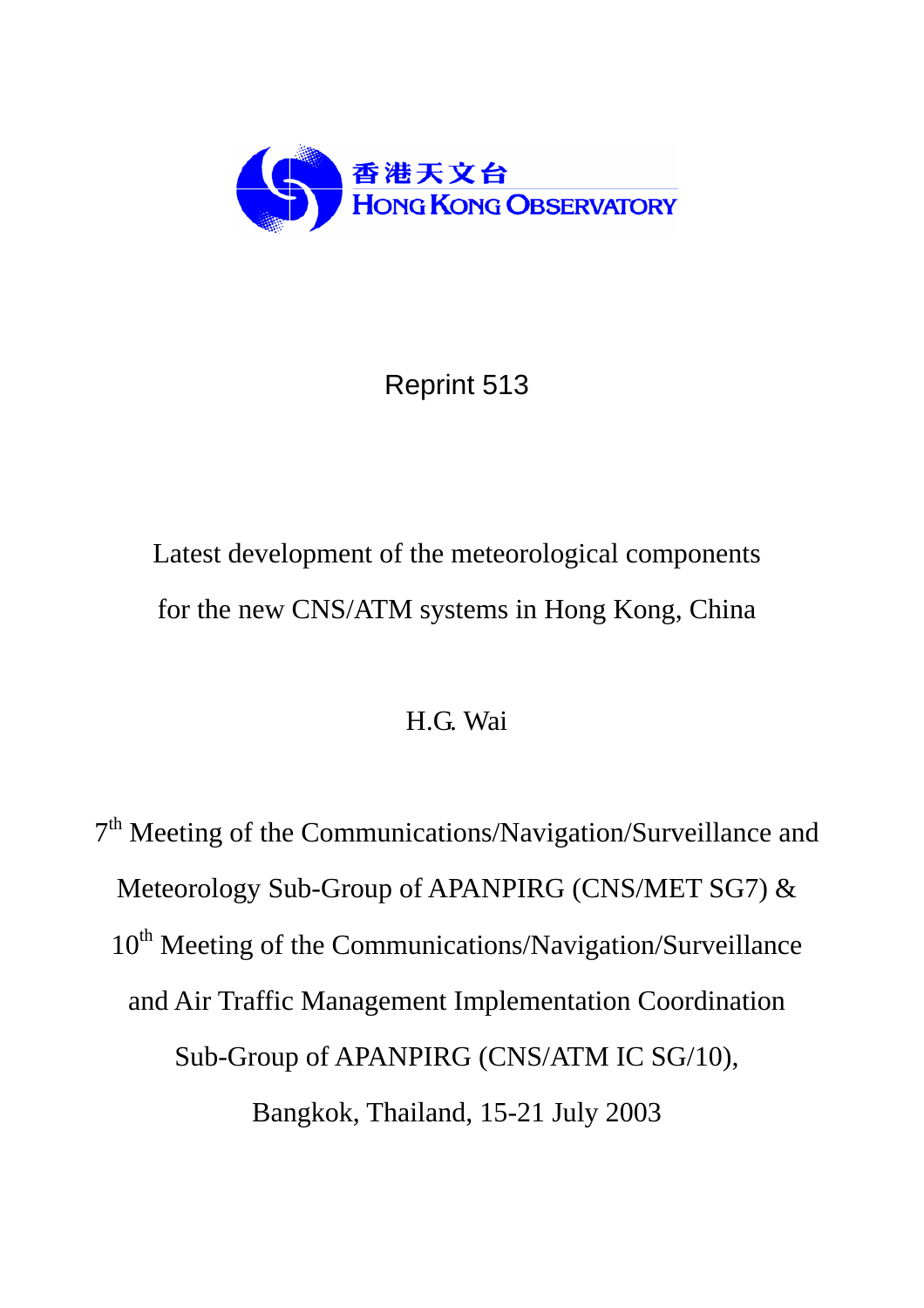*International Civil Aviation Organization* 



**Seventh Meeting of CNS/MET Sub-Group of APANPIRG** 

Bangkok, Thailand,  $15 - 21$  July 2003

#### **Agenda Item 13: Review developments, research, trial and demonstration relating to CNS/ATM**

#### **LATEST DEVELOPMENT OF THE METEORLOGICAL COMPONENTS FOR THE NEW CNS/ATM SYSTEMS IN HONG KONG, CHINA**

(Presented by Hong Kong, China)

#### **Summary**

This paper presents the development of the meteorological components for the new CNS/ATM systems in Hong Kong, China over the past year.

#### **1. Introduction**

1.1 The development of the meteorological systems in support of the new Communication, Navigation, Surveillance/Air Traffic Management (CNS/ATM) systems in Hong Kong, China, continued during the year 2002/03. Means of meteorological data downlink besides Automatic Dependant Surveillance (ADS) and Controller-Pilot Data Link Communication (CPDLC) were studied. A trial on weather database access via Aeronautical Telecommunication Network (ATN) was conducted.

#### **2. Meteorological Data Downlink**

2.1 Following the ADS meteorological data downlink trial conducted in early 2002, other methods of downlink were explored. The weather reporting using mode-S datalink specified in ICAO Manual on Mode S Specific Services (Doc 9688), which does not incur ACARS (Aircraft Communications Addressing and Reporting System) communication cost, appears to be an attractive alternative to ADS, in particular in airspace where ADS may not be used for aircraft surveillance. While exploring with airlines the feasibility of using the mode-S datalink for weather reports, it was noted that the weather reporting function had not been implemented in the mode-S transponder software. Furthermore, the transponder supplier has no plan to implement the weather reporting function because of the lack of requirements from airlines. Other meteorological authorities may like to note the potential of mode-s datalink for aircraft weather reporting and explore with their national ATS authorities and airlines the feasibility of its implementation.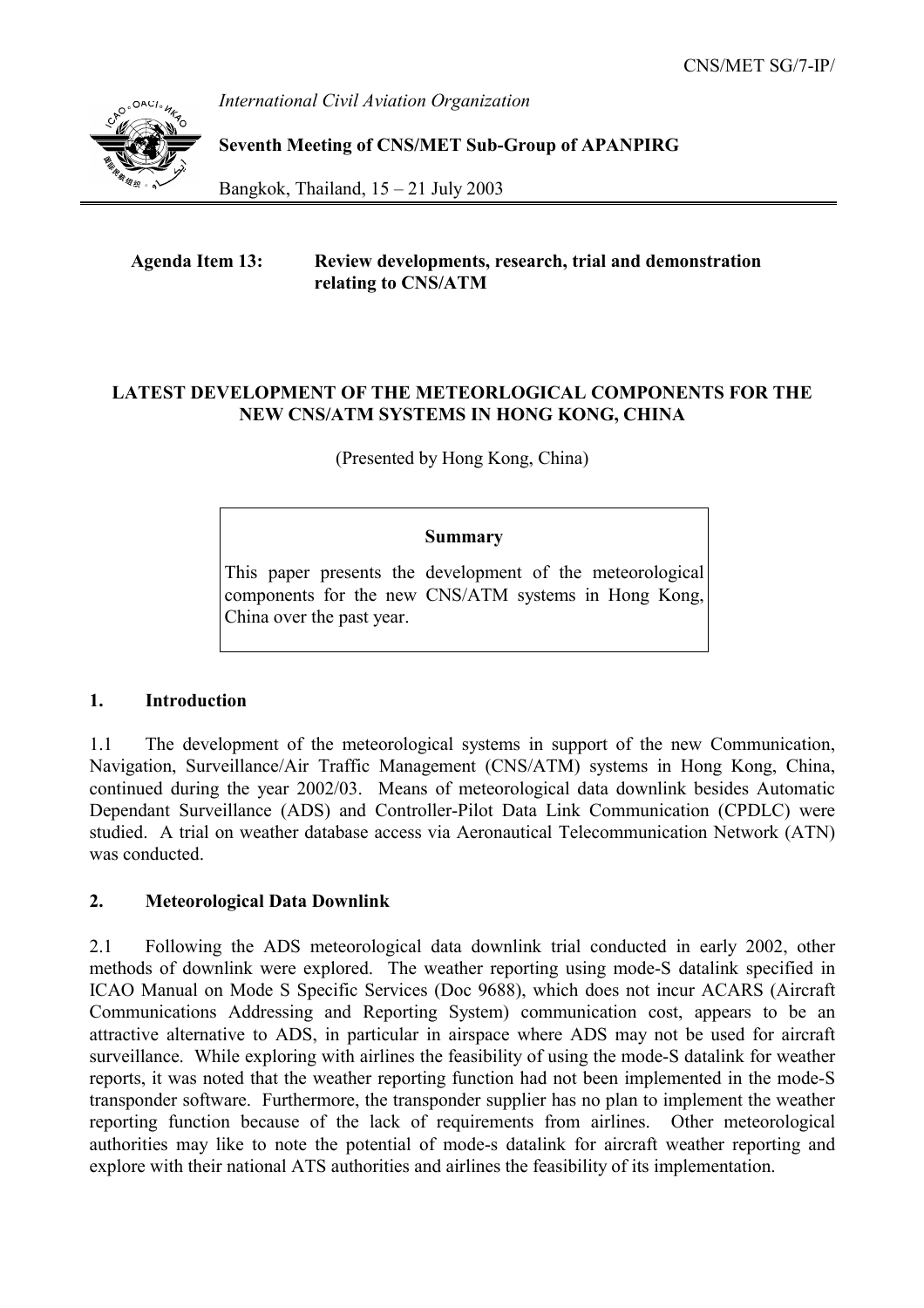2.2 Weather data downlink using ACARS with ARINC 620 capability was also explored. A trial is being set up using a fixed wing aircraft of the Hong Kong Government Flying Services for transmitting ACARS weather reports. The trial is expected to be conducted later this year.

#### **3. Meteorological Information Uplink**

3.1 To demonstrate the feasibility of users "pulling" real-time weather information from weather databases via the ATN, a trial on real-time retrieval of weather information from a Hong Kong Observatory (HKO) database was conducted in June 2003. In the trial, airline users sent queries from their workstations and obtain weather information from the HKO weather database via the ATN/ATS Message Handling System (AMHS). The trial configuration is shown in Fig.1.

3.2 During the above trial, en-route wind/temperature information, local terminal weather warnings and weather reports, and TAF/METAR of destination aerodromes were made available. Sample requests/replies are shown in Fig. 2. Users' feedback is being analysed and will be used as input for the planning of uplink weather products.

#### **4. Meteorological support for air traffic management**

4.1 Hong Kong, China introduced Reduced Vertical Separation Minima (RVSM) in the Hong Kong Airspace in October 2002. To support the RVSM operations, grid wind data for various flight levels over the South China Sea operationally provided to the ATS was enhanced with the vertical resolution reduced from 2000 ft to 1000 ft.

4.2 To improve the efficiency of runway usage, preparation is underway for trials with aircraft arrival metering and sequencing system which will make use of high resolution forecast wind fields generated by the HKO numerical weather prediction (NWP) model. The impact of real-time weather data downlinked from aircraft on the accuracy of predicted aircraft trajectory will be studied.

#### **5. Action by the Meeting**

5.1 The meeting is invited to note the information provided in this paper.